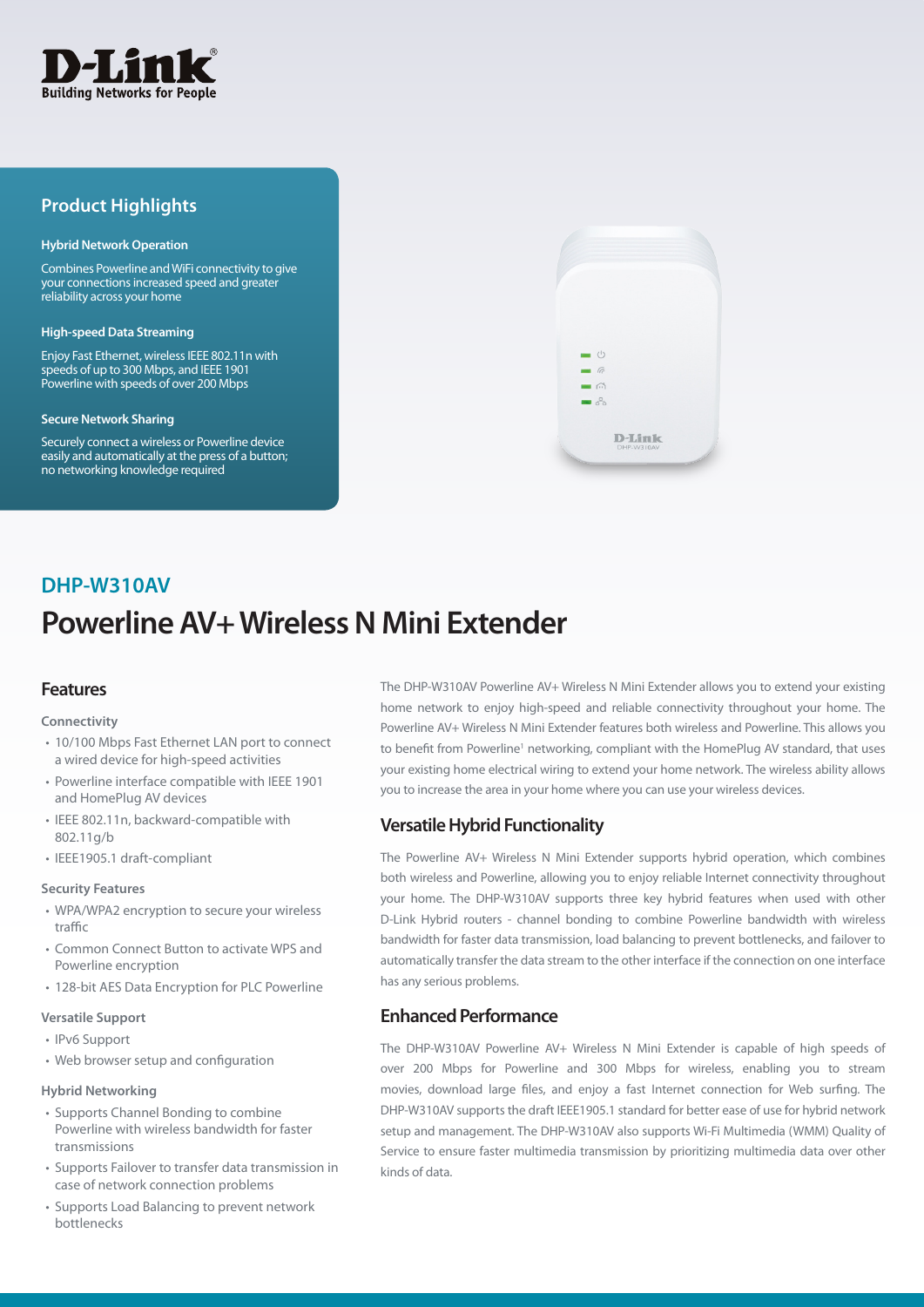

## **Secure Connections and Ease of Use**

The DHP-W310AV features WPA/WPA2 and WEP wireless encryption to ensure a secure wireless network connection. The DHP-W310AV features a Common Connect button to easily set up either a wireless connection through WPS, or create a secure Powerline connection. Wi-Fi Protected Setup (WPS) by PIN is also supported.





| <b>Technical Specifications</b> |                                                                                                 |                                                                                          |  |
|---------------------------------|-------------------------------------------------------------------------------------------------|------------------------------------------------------------------------------------------|--|
| General                         |                                                                                                 |                                                                                          |  |
| Device Interfaces               | • 10/100 Fast Ethernet LAN port with auto MDI/MDIX<br>• 802.11n WLAN<br>• Common Connect button | • Power ON/OFF switch<br>• Reset button                                                  |  |
| <b>Wireless LAN</b>             | 802.11n/q/b<br>* 802.11n speeds of up to 300 Mbps <sup>2</sup>                                  | • WPA/WPA2 (Wi-Fi Protected Access)<br>• 64/128-bit WEP data encryption                  |  |
| Powerline                       | • HomePlug AV<br>• IEEE1901                                                                     | • Transfer speeds of over 200 Mbps <sup>3</sup><br>• Draft IEEE1905.1                    |  |
| <b>Advanced Features</b>        | • Hybrid Networking<br>• IPv6 support<br>• Power-saving                                         | • Wi-Fi WMM Quality of Service<br>• Multicast over Unicast Technology<br>• Powerline OoS |  |
| Physical                        |                                                                                                 |                                                                                          |  |
| <b>Dimensions</b>               | • 90 x 65 x 50 mm (3.54 x 2.56 x 1.97 inches)                                                   |                                                                                          |  |
| Power Input                     | • 100 V to 240 V AC, 50/60 Hz                                                                   |                                                                                          |  |
| <b>Power Consumption</b>        | • 6 watts                                                                                       |                                                                                          |  |
| Temperature                     | • Operating: 0 to 40 °C (32 to 104 °F)                                                          |                                                                                          |  |
| Humidity                        | • Operating: 10% to 90% non-condensing                                                          |                                                                                          |  |